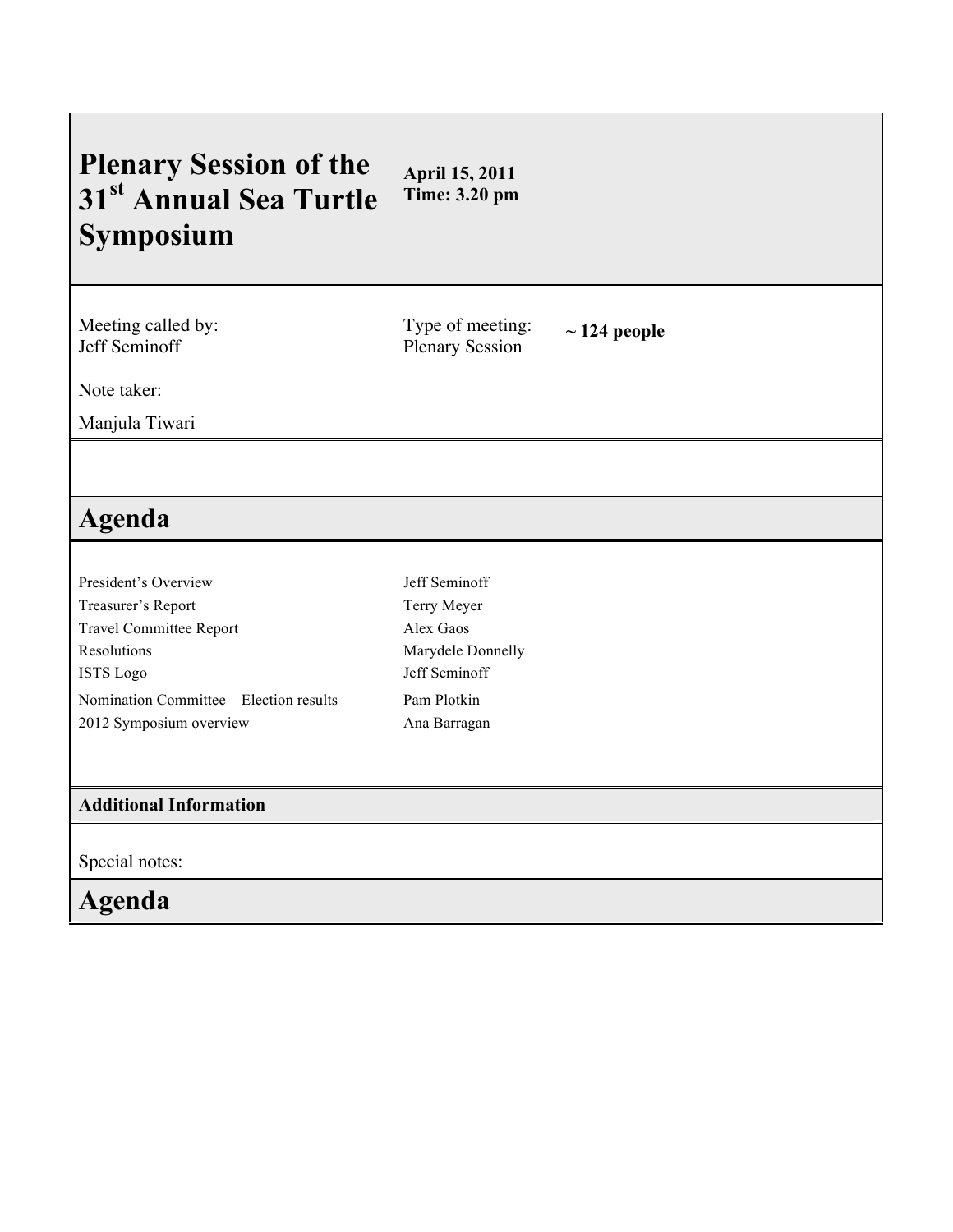| <b>President's overview</b>                 | <b>Jeff Seminoff</b>                                                                                               | 3.20 pm             |           |
|---------------------------------------------|--------------------------------------------------------------------------------------------------------------------|---------------------|-----------|
| registrants at the Symposium.               | Seminoff thanks his sponsors and funders and says what a great week it has been with almost 988                    |                     |           |
| Conclusions:                                |                                                                                                                    |                     |           |
|                                             |                                                                                                                    |                     |           |
| Action items:                               |                                                                                                                    | Person responsible: | Deadline: |
|                                             |                                                                                                                    |                     |           |
| <b>Treasurer's report</b>                   | <b>Terry Meyer</b><br>Meyer presented her report—the ISTS received 200K in grants and 70K in registration—and goes | 3.24 pm             |           |
| assets and is equivalent to 280K.<br>Income | through the items in the report. Meyer explains the ISTS Green Investment fund, which is 40% of the                |                     |           |
| <b>Grants</b>                               | 203,552                                                                                                            |                     |           |
| <b>Registration/Auction</b>                 | 69,244                                                                                                             |                     |           |
| <b>Interest Income</b>                      | 193                                                                                                                |                     |           |
| <b>Investment Income</b>                    | 4,780                                                                                                              |                     |           |
| <b>Total Revenue</b>                        | 277,769                                                                                                            |                     |           |
| <b>Symposium Expenses</b>                   |                                                                                                                    |                     |           |
| Venue/AV/Food                               | 122,664                                                                                                            |                     |           |
| <b>Administration Fees</b>                  | 25,300                                                                                                             |                     |           |
| <b>Printing &amp; Stationery</b>            | 6,050                                                                                                              |                     |           |
| <b>Delegate Kit Items</b>                   | 10,400                                                                                                             |                     |           |
| <b>Tee Shirts</b>                           | 1,860                                                                                                              |                     |           |
| <b>Travel &amp; Accommodation</b>           | 17,550                                                                                                             |                     |           |
| <b>Travel Grant Cash</b>                    | 54,900                                                                                                             |                     |           |
| <b>Travel Grant Rooms</b>                   | 15,500                                                                                                             |                     |           |
| <b>Misc</b>                                 | 1,250                                                                                                              |                     |           |
| <b>Student Awards</b>                       | 3,000                                                                                                              |                     |           |
| <b>Total Symposium Expenses</b>             | 258,474                                                                                                            |                     |           |
| <b>Operating Expenses</b>                   |                                                                                                                    |                     |           |
| <b>Registration collection fees</b>         | 10,200                                                                                                             |                     |           |
| <b>Retreat</b>                              | 19,884                                                                                                             |                     |           |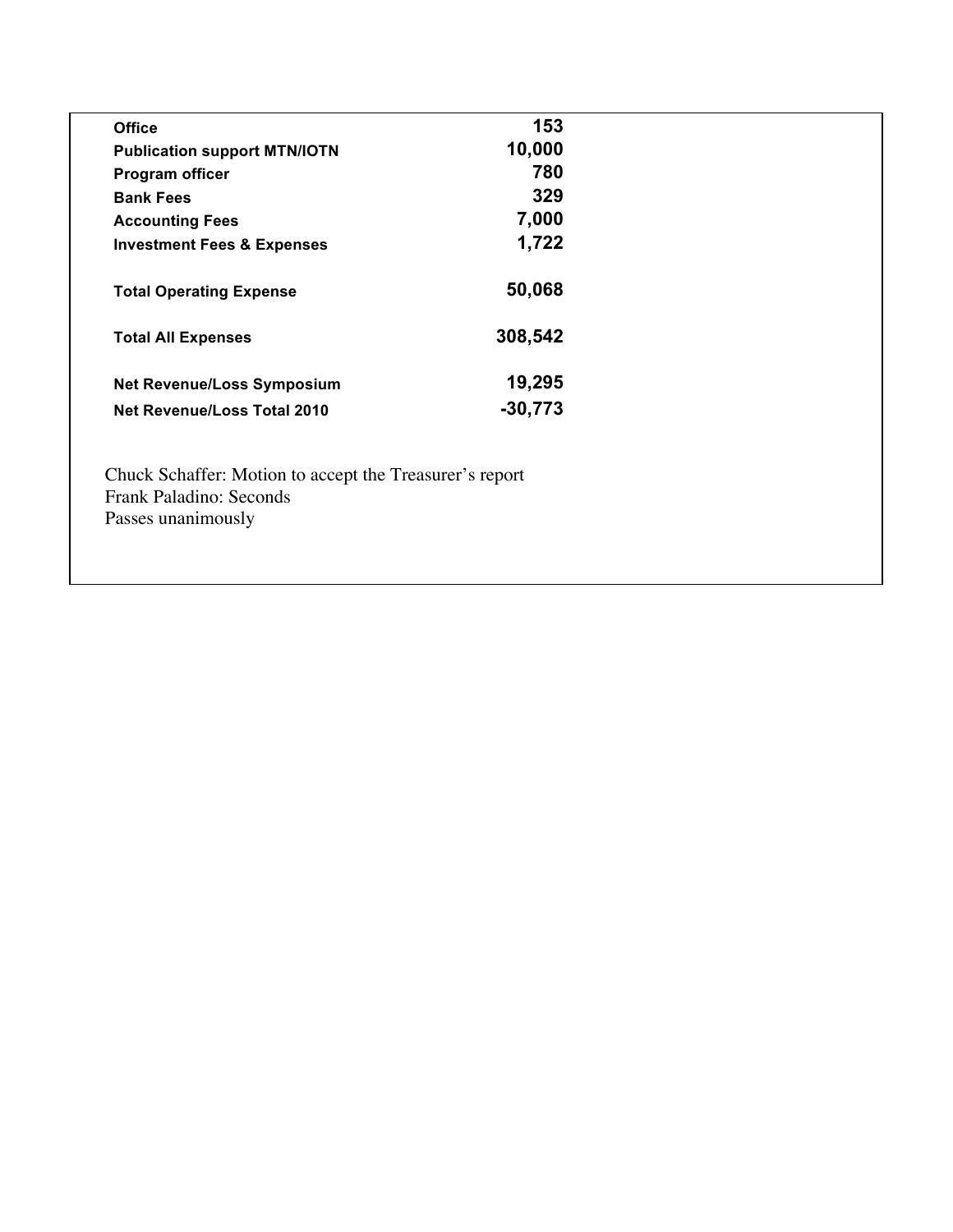| Action items:                                                 |                                                                                                                                                                                                                                                                                                   |                          |               |                              | Person responsible: | Deadline: |
|---------------------------------------------------------------|---------------------------------------------------------------------------------------------------------------------------------------------------------------------------------------------------------------------------------------------------------------------------------------------------|--------------------------|---------------|------------------------------|---------------------|-----------|
| <b>Travel Committee Report</b>                                |                                                                                                                                                                                                                                                                                                   | <b>Alex Gaos</b>         |               |                              | 3.30 pm             |           |
| rooms given out this year.                                    | Gaos presents the Travel Committee report and goes through the 9 regions and the cash grants and                                                                                                                                                                                                  |                          |               |                              |                     |           |
| ISTS 31 - San Diego<br>Region                                 | <b>Regional Chair</b>                                                                                                                                                                                                                                                                             | <b>Allocated</b>         | $\frac{9}{0}$ | <b>Cash</b><br><b>Grants</b> | <b>Bed Grants</b>   |           |
| US/Canada<br>Asia<br>MX/CA                                    | Bryan Wallace<br>Kartik Shanker                                                                                                                                                                                                                                                                   | 17000<br>6000            | 17%<br>6%     | 52<br>$\overline{4}$         | 47<br>6             |           |
| America<br>Caribbean                                          | Emma Harrison<br>Karen Eckert                                                                                                                                                                                                                                                                     | 16000<br>9000            | 16%<br>9%     | 17<br>9                      | 25<br>12            |           |
| SoPacAsia<br>Europe                                           | <b>Nick Pilcher</b><br>Aliki Panagopolou                                                                                                                                                                                                                                                          | 9000<br>11000            | 9%<br>11%     | 19<br>21                     | 12<br>23            |           |
| Middle East<br>Africa                                         | ALan Rees<br>Angela Formia<br>Alejandro                                                                                                                                                                                                                                                           | 1000<br>12000            | $1\%$<br>12%  | 0<br>7                       | $\mathbf 0$<br>17   |           |
| So. America                                                   | Fallabrino                                                                                                                                                                                                                                                                                        | 19000                    | 19%           | 24                           | 27                  |           |
| <b>Totals</b>                                                 |                                                                                                                                                                                                                                                                                                   | 100000                   |               | 153                          | 169                 |           |
| Karen Bjorndal: Seconds<br>Passes unanimously<br>Conclusions: | Frank Paladino: Motion to accept the Travel Committee's report                                                                                                                                                                                                                                    |                          |               |                              |                     |           |
| Action items:                                                 |                                                                                                                                                                                                                                                                                                   |                          |               |                              | Person responsible: | Deadline: |
| <b>Resolutions</b>                                            |                                                                                                                                                                                                                                                                                                   | <b>Marydele Donnelly</b> |               |                              | 3.32 pm             |           |
| resolutions.                                                  | Donnelly explains the Resolutions process and Eckert and Donnelly read through the submitted                                                                                                                                                                                                      |                          |               |                              |                     |           |
| Discussion:                                                   | Conservation of Leatherback Sea Turtles (Dermochelys coriacea) in the Eastern Tropical Pacific<br>Bob Prince: This resolution is similar to the Brisbane resolution, but it was not supported because<br>Martin Hall said it would be counterproductive for the ongoing process and negotiations. |                          |               |                              |                     |           |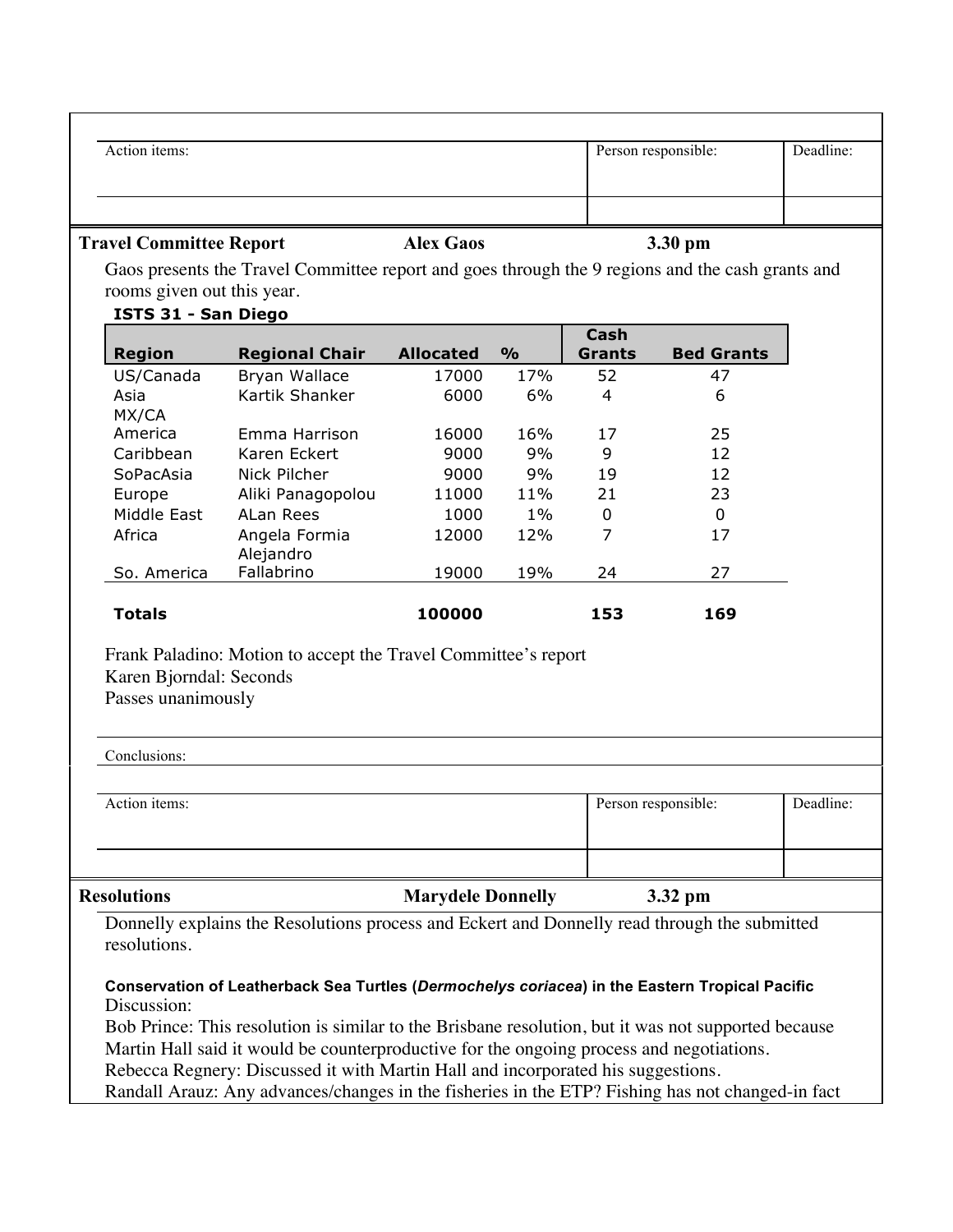there is more fishing. Hence this resolution is due to frustration. We have the science, now we need action.

Jim Spotila: We have been plotting leatherback tracks and fisheries data and some data are very hard to get. This Resolution will go a long way.

Frank Paladino—call to question. 4 Abstain Resolution passes.

### **Conservation
of
Australian
Flatback
Turtles
(***Natator
depressus***)
in
Northwest
Australia**

Colin Limpus: Should include a paragraph that says under Australian Federal Listing, they are "vulnerable turtles."

Nick Pilcher: As MTSG, 'Data-deficient' section is biased and the paragraph should be removed. Does not do justice to the IUCN Red List.

Jim Spotila: It is just information and does not read one way or another.

Marydele Donnelly: Teri Shores, remove 'data-deficient?'

Teri Shore: Should not take it out because this is information that has come directly from the document.

Nick Pilcher: Just remove paragraph, "considering that…" because it is biased. Don't remove other facts.

Teri Shore: Understand and will remove the paragraph and keep 'data-deficient.'

Jim Spotila—call to question Frank Paladino seconds Motion to accept with amendments 4 Abstain Resolution passes.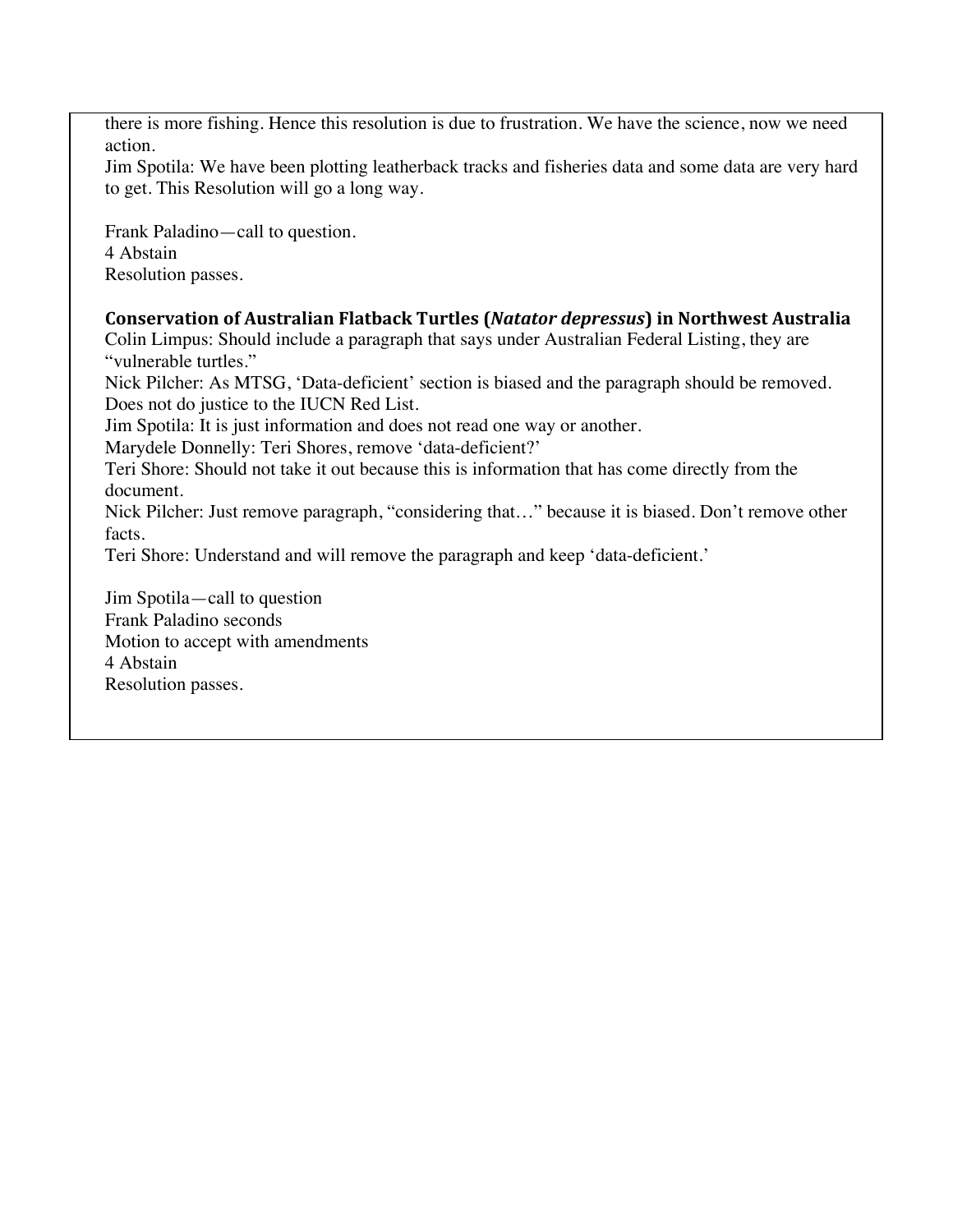| Action items:<br><b>Jeff Seminoff</b><br><b>ISTS Logo</b><br>Seminoff encourages the membership to submit ideas for a new ISTS logo.<br>Conclusions:<br>Action items:<br><b>Pam Plotkin</b><br><b>Nominations Committee—Election</b><br>There were 24 nominations and 15 names were put forth and the results of 537 votes were:<br>President-Elect: Ray Carthy<br>Board of Directors: Paolo Casale and Aliki Panagopoulou<br>Treasurer: Terry Meyer<br>Secretary: Manjula Tiwari<br>Nominating Committee: Andres Estrades, Mario Mota<br>Nominating Committee ex-BoD member: Frank Paladino<br>Awards Committee: Stephen Dunbar, Kimberly Maison<br>Conclusions:<br>Action items: | Person responsible:<br>$4.06$ pm<br>Person responsible:<br>$4.10$ pm | Deadline:<br>Deadline: |
|------------------------------------------------------------------------------------------------------------------------------------------------------------------------------------------------------------------------------------------------------------------------------------------------------------------------------------------------------------------------------------------------------------------------------------------------------------------------------------------------------------------------------------------------------------------------------------------------------------------------------------------------------------------------------------|----------------------------------------------------------------------|------------------------|
|                                                                                                                                                                                                                                                                                                                                                                                                                                                                                                                                                                                                                                                                                    |                                                                      |                        |
|                                                                                                                                                                                                                                                                                                                                                                                                                                                                                                                                                                                                                                                                                    |                                                                      |                        |
|                                                                                                                                                                                                                                                                                                                                                                                                                                                                                                                                                                                                                                                                                    |                                                                      |                        |
|                                                                                                                                                                                                                                                                                                                                                                                                                                                                                                                                                                                                                                                                                    |                                                                      |                        |
|                                                                                                                                                                                                                                                                                                                                                                                                                                                                                                                                                                                                                                                                                    |                                                                      |                        |
|                                                                                                                                                                                                                                                                                                                                                                                                                                                                                                                                                                                                                                                                                    |                                                                      |                        |
|                                                                                                                                                                                                                                                                                                                                                                                                                                                                                                                                                                                                                                                                                    |                                                                      |                        |
|                                                                                                                                                                                                                                                                                                                                                                                                                                                                                                                                                                                                                                                                                    |                                                                      |                        |
|                                                                                                                                                                                                                                                                                                                                                                                                                                                                                                                                                                                                                                                                                    |                                                                      |                        |
|                                                                                                                                                                                                                                                                                                                                                                                                                                                                                                                                                                                                                                                                                    | Person responsible:                                                  | Deadline:              |
| 2012 Symposium overview<br>Ana Barragan                                                                                                                                                                                                                                                                                                                                                                                                                                                                                                                                                                                                                                            | 4.13 pm                                                              |                        |
| Location: Huatulco, Oaxaca, Mexico<br>Venue: Las Brisas; all-inclusive; 6 restaurants, 4 bars, 480 rooms<br>Rooms: \$140 for single, \$90 for double<br>Theme: 'Not the end, but a beginning: time of innovation'<br>Dates: March 2012<br>Kiki Jenkins requests that Ana explore carbon offsets for Mexico.                                                                                                                                                                                                                                                                                                                                                                        |                                                                      |                        |
| Conclusions:                                                                                                                                                                                                                                                                                                                                                                                                                                                                                                                                                                                                                                                                       |                                                                      |                        |